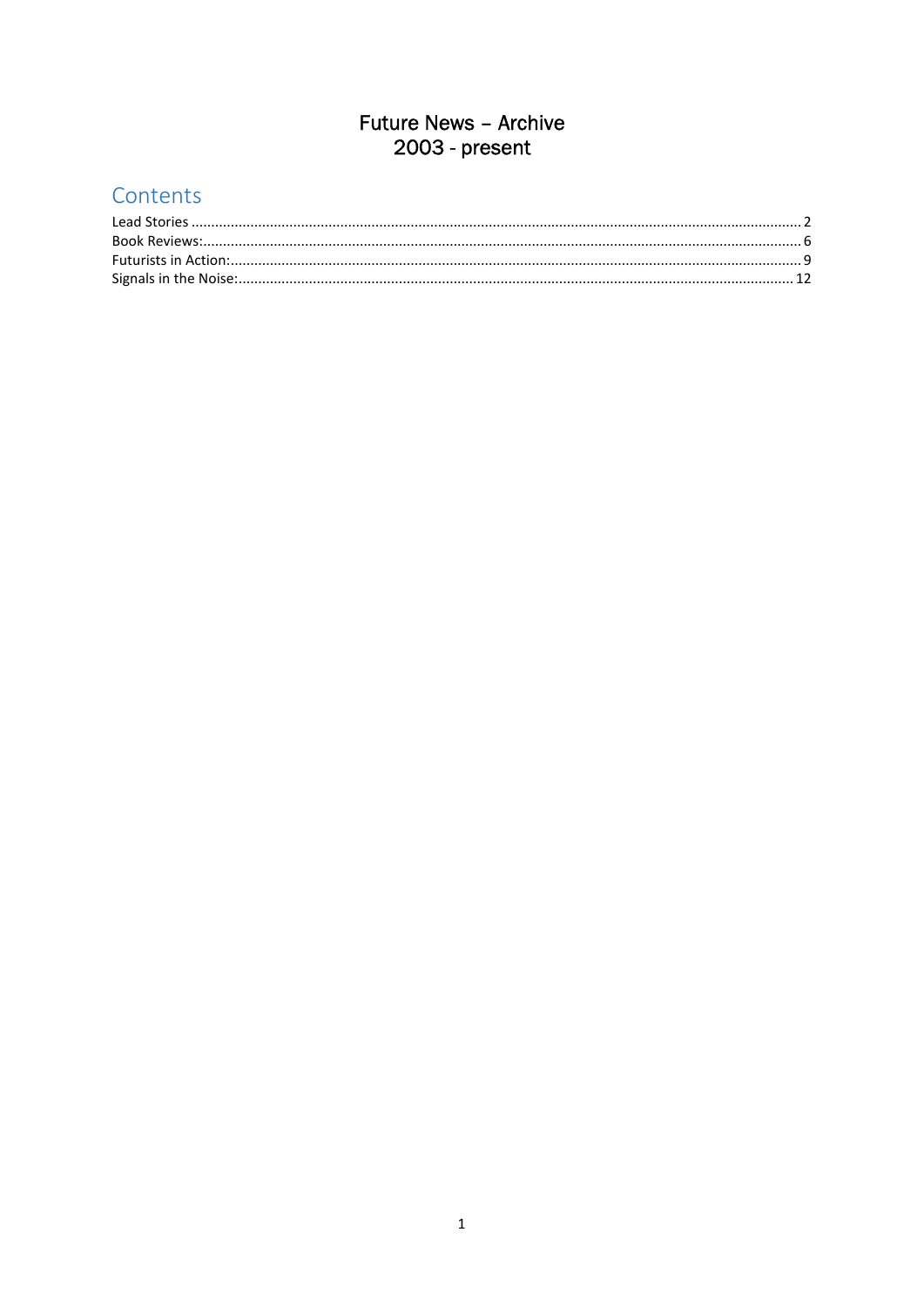# **Lead Stories**

| 7 Cities that are starting to go car free by Adele Peters                                                                                                                                                        | <b>April 2018</b> |
|------------------------------------------------------------------------------------------------------------------------------------------------------------------------------------------------------------------|-------------------|
| A Futurist Examines the Future of Robots by Peter Bishop                                                                                                                                                         | February 2018     |
| We Aren't Built to Live in the Moment by Martin Seligman and John<br>Tierney                                                                                                                                     | December 2017     |
| Welcome to Tomorrowland - The Story of Estonia by Vivienne Walt                                                                                                                                                  | October 2017      |
| How an AI system can learn to think creatively by Alston Gharfouifar                                                                                                                                             | August 2017       |
| Sensemaking - the diverse role citizens play in change by Gemma Adams                                                                                                                                            | June 2017         |
| The end of Globalisation - by Jarl Frijs-Madseon                                                                                                                                                                 | April 2017        |
| Seeds of a Good Anthropocene - by Elena Bennett                                                                                                                                                                  | February 2017     |
| One Surprising Secret Weapon Against Natural Disasters?<br>Landscape Architecture. As extreme weather events become<br>commonplace, landscape designers are helping cities lessen the<br>impact. - by Meg Miller | December 2016     |
| Would a Work-Free World Be So Bad? - by Ilana E. Strauss                                                                                                                                                         | October 2016      |
| Five Cities That Are Leading the Way in Urban Innovation - by Michael<br>Totty                                                                                                                                   | August 2016       |
| It has fast become antiquated to say that you "go" on-line. The internet<br>has become like electricity: essential, ubiquitous and invisible. So how<br>should that change how we live? - by Tom Chatfield       | June 2016         |
| Is predicting the future futile or necessary? - by Stephen Cave                                                                                                                                                  | April 2016        |
| What will the collaborative economy look like in 2025?                                                                                                                                                           | February 2016     |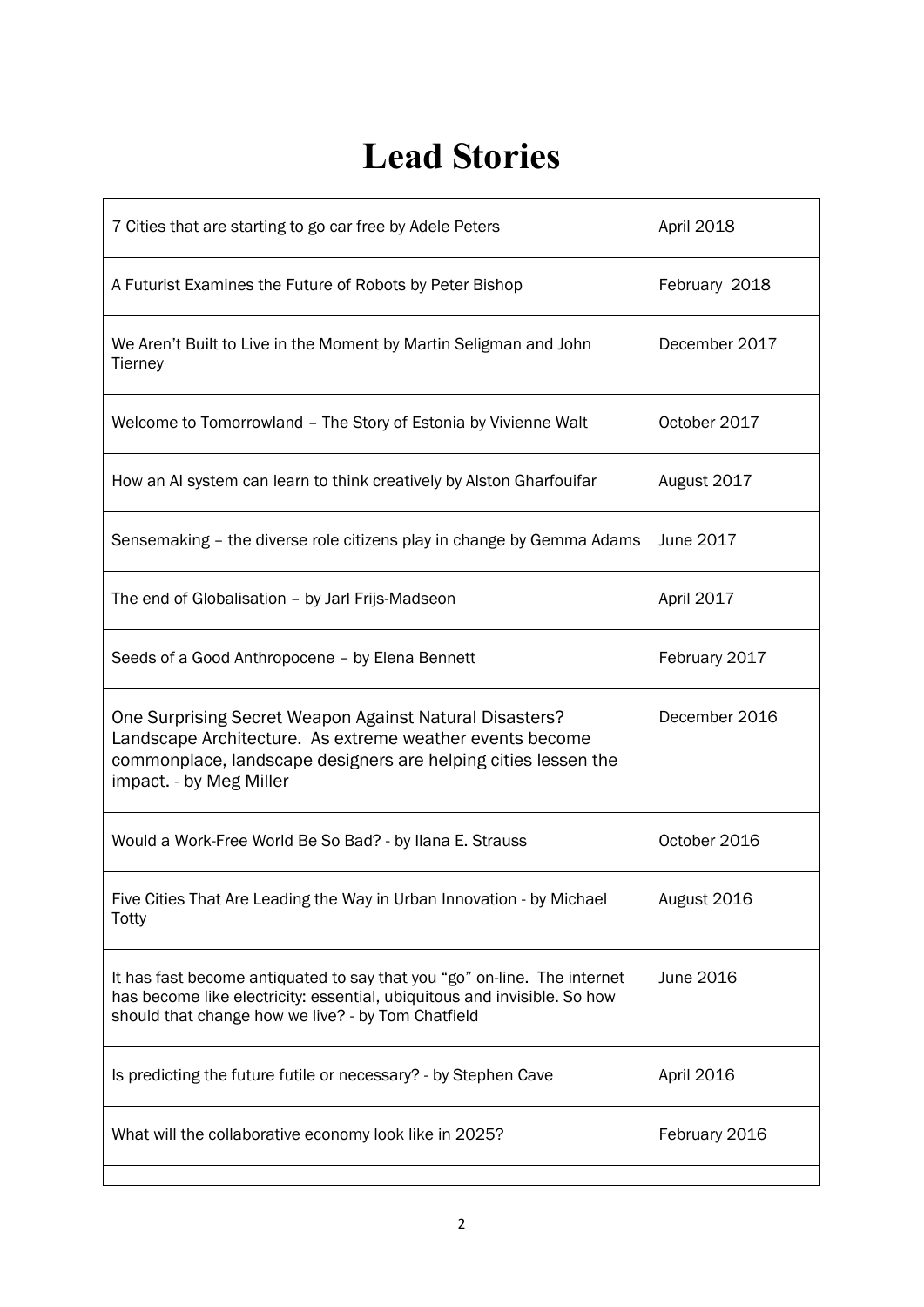| December 2015 |
|---------------|
| October 2015  |
| August 2015   |
| June 2015     |
| April 2015    |
| February 2015 |
| December 2014 |
| October 2014  |
| August 2014   |
| June 2014     |
| June 2014     |
| April 2014    |
| February 2014 |
| February 2014 |
| December 2013 |
| October 2013  |
|               |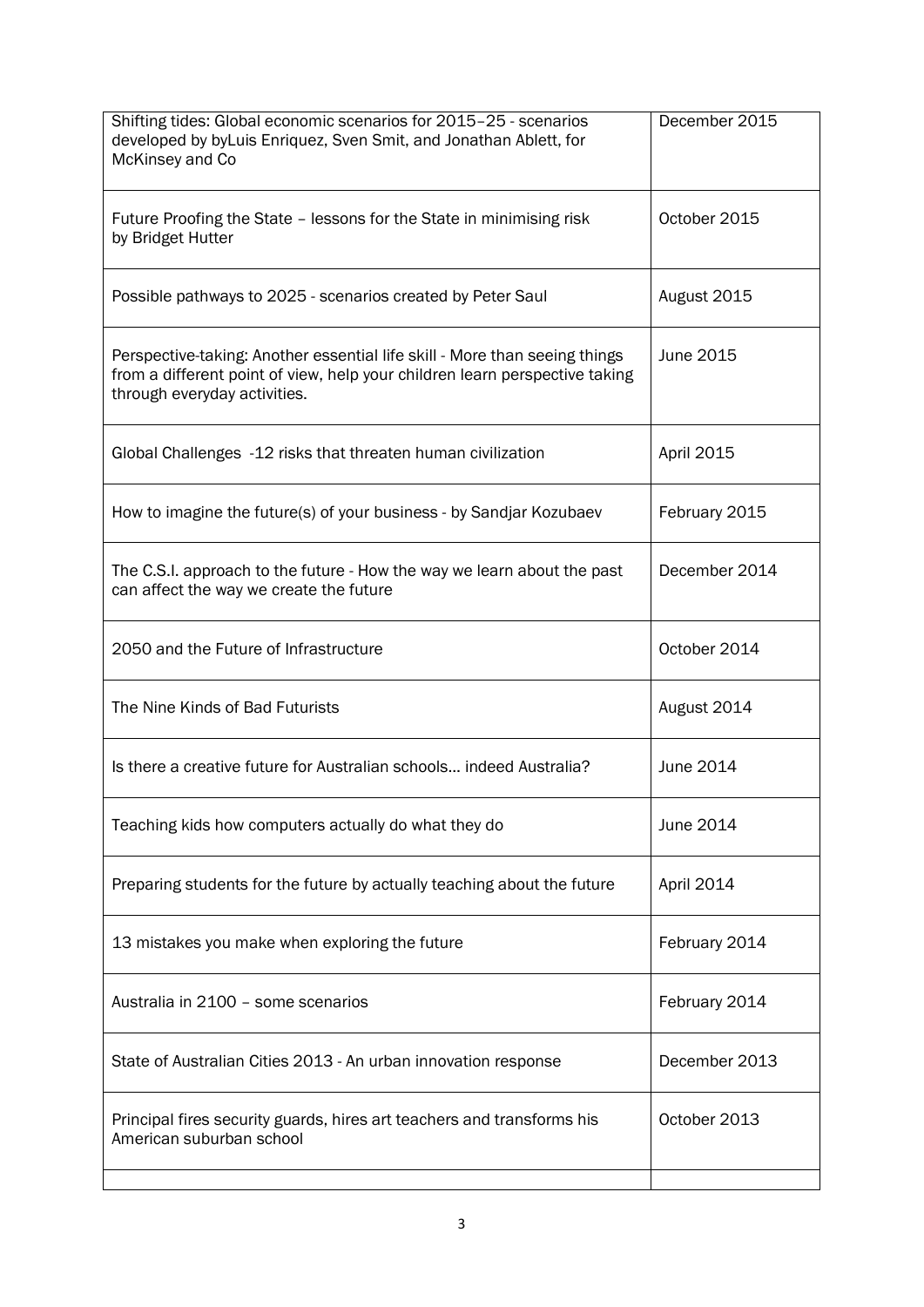| What Matters: How Kids Learn and Genuine Collaboration The Holroyd<br><b>High Success Story</b>                                                                   | October 2013      |
|-------------------------------------------------------------------------------------------------------------------------------------------------------------------|-------------------|
| Is a school a local institution meeting? The educational needs of its<br>community or a part of a national commitment to educating future<br>Australians or both? | October 2013      |
| Education to transform futures - Delivering on the legacy of a guru                                                                                               | April 2008        |
| Transforming Lives in Cambodia - An alternative future for "Schoolies<br>Week"                                                                                    | March 2008        |
| Sustainability from the inside - Victorian teachers' professional<br>development with a difference                                                                | February 2008     |
| Dancing with the future - the best of future news 1996 - 2006                                                                                                     | September 2006    |
| What happens next in the war on Terra?                                                                                                                            | <b>July2006</b>   |
| ESCAPING THE IRON CAGE OF EDUCATION: - new paradigm in learning<br>integrates transcultural and transcendental sustainability                                     | May 2006          |
| Now is the time. Are we the people? - by Sohail Inayatullah                                                                                                       | <b>March 2006</b> |
| Extreme futures: global conflict? or global soul?                                                                                                                 | November 2005     |
| AUSTRALIA FAIR? What are our values? And who sez?                                                                                                                 | September 2005    |
| AFTER THE REVOLUTION: Sustaining sustainability: the real bottom line                                                                                             | <b>July 2005</b>  |
| ECO-CONSUMERS IN YOUR FUTURE - Sohail Inayatullah looks at the<br>future of merchandising                                                                         | <b>March 2005</b> |
| Ripe plums, rising rivers and white coats: - how will baby boomers<br>navigate the information maze? by Colin Benjamin                                            | November 2004     |
| Now for some policy foresight?                                                                                                                                    | October 2004      |
| Can ancient keys unlock the future - all about networks                                                                                                           | September 2004    |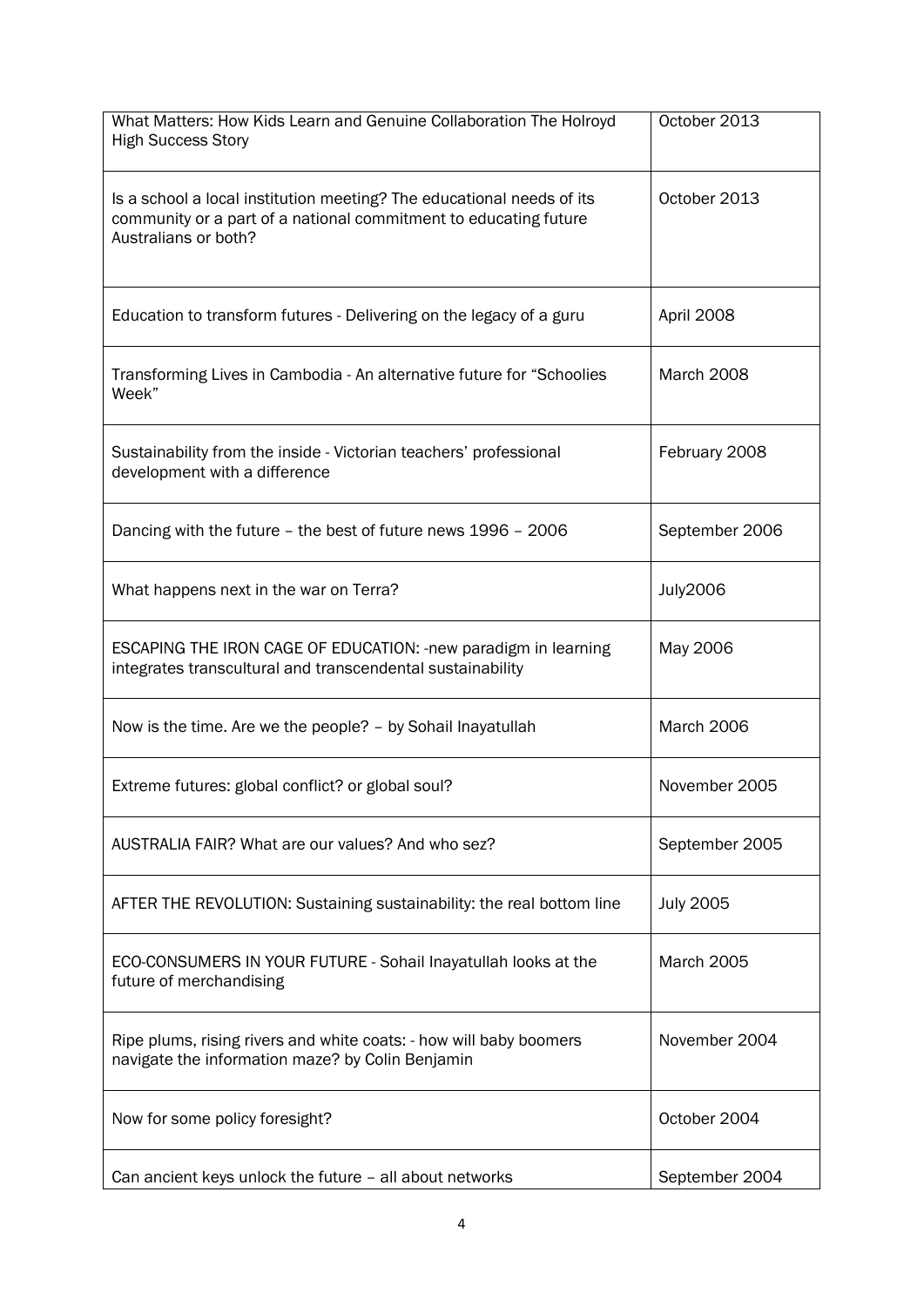| From information to knowledge? As reputable PR professionals urge<br>corporate social responsibility, transparency and accountability to meet<br>emerging community values, others are using the skills of professional<br>communicators to mislead, obscure and obfuscate. When the latter<br>target children and schools, it's time to pay close attention, says John<br>Borowski. | August 2004      |
|--------------------------------------------------------------------------------------------------------------------------------------------------------------------------------------------------------------------------------------------------------------------------------------------------------------------------------------------------------------------------------------|------------------|
| The evolution of science by Elisabet Sahtouris                                                                                                                                                                                                                                                                                                                                       | <b>July 2004</b> |
| Australia's health system - how to fix the mess: by Peter Baume                                                                                                                                                                                                                                                                                                                      | June 2004        |
| HOW WILL WE LIVE? - Possible futures for Australia in 2025 were<br>canvassed at a Sydney workshop in a bid to identify emerging trends and<br>technologies in building construction.                                                                                                                                                                                                 | May 2004         |
| No is not enough - "In a democracy it is the duty of all the parties to have<br>their own platforms in foreign affairs" by Johan Galtung                                                                                                                                                                                                                                             | April 2004       |
| How to invest in Australia's futures - by Fiona Stanley                                                                                                                                                                                                                                                                                                                              | April 2004       |
| The future of work. Want a job? Try self-service                                                                                                                                                                                                                                                                                                                                     | March 2004       |
| Has "Boomeritis" hijacked the future? by Ken Wilber                                                                                                                                                                                                                                                                                                                                  | March 2004       |
| Weaving designs in time and space to create a "sustainable service"<br>society": Ezio Manzini                                                                                                                                                                                                                                                                                        | March 2004       |
| If teens will rule the world, should we listen to what they say?                                                                                                                                                                                                                                                                                                                     | February 2004    |
| Smile Activists at work                                                                                                                                                                                                                                                                                                                                                              | November 2003    |
| Peak performance in sports and management - Extracts from a paper by<br>FF member Peter Spence, Programs Manager, Victorian Institute of Sport                                                                                                                                                                                                                                       | October 2003     |
| Will the big dry make us wetter?                                                                                                                                                                                                                                                                                                                                                     | September 2003   |
| What do we need to know to survive the next 1000 years? - by Charles<br><b>Brass</b>                                                                                                                                                                                                                                                                                                 | August 2003      |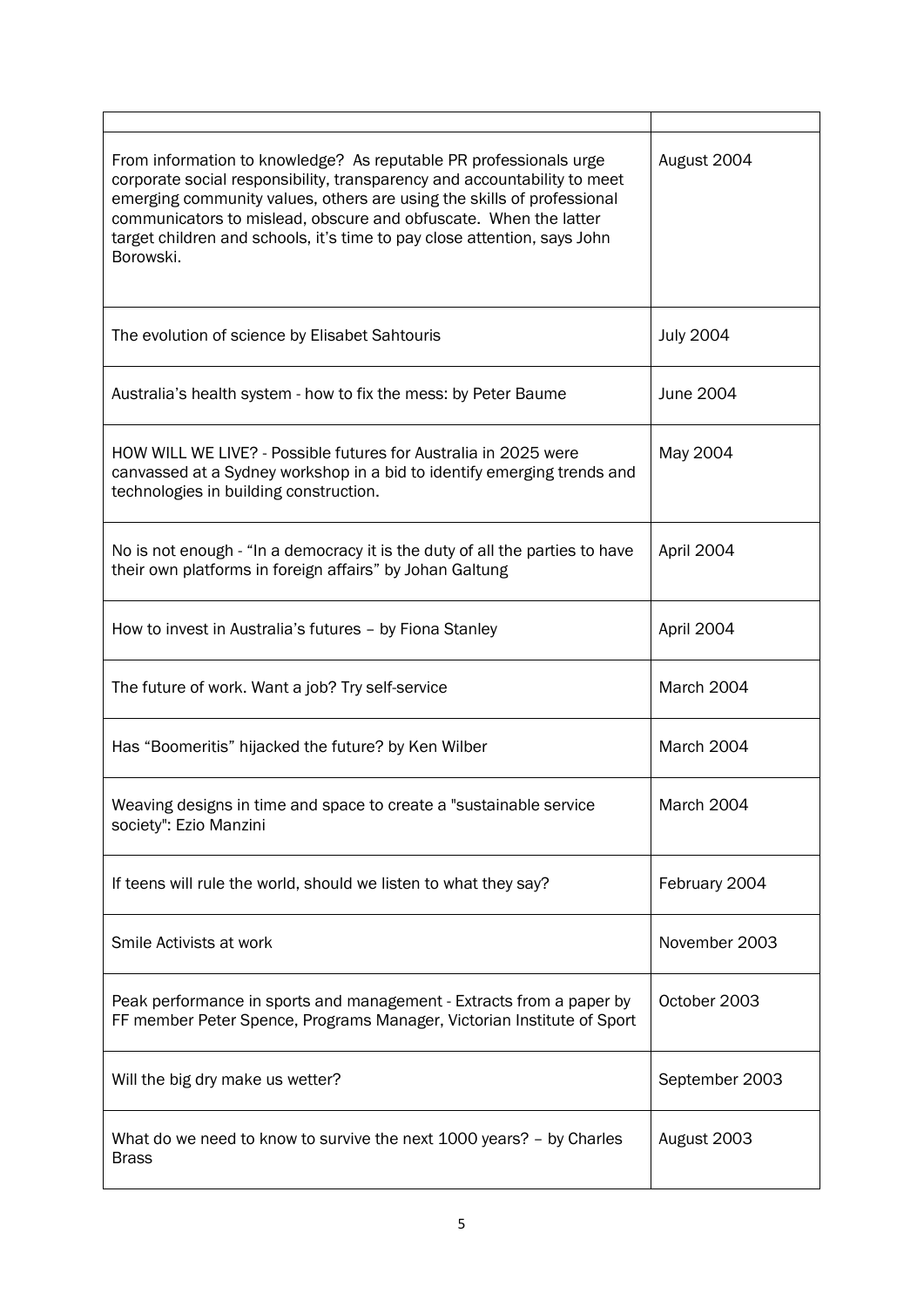| Convergence and the zen of coconut by Steve Bright                                                                                                                                                                                                        | <b>July 2003</b>  |
|-----------------------------------------------------------------------------------------------------------------------------------------------------------------------------------------------------------------------------------------------------------|-------------------|
| Alternative Futures and Policy Choices                                                                                                                                                                                                                    | June 2003         |
| Alternative Futures or benighted nations?                                                                                                                                                                                                                 | May 2003          |
| Negative happiness?                                                                                                                                                                                                                                       | April 2003        |
| The Intelligent Heart                                                                                                                                                                                                                                     | <b>March 2003</b> |
| Rule of the dollar: a tottering regime?                                                                                                                                                                                                                   | February 2003     |
| Travel warning: take care in Time Land                                                                                                                                                                                                                    | December 2002     |
| Listening to the living future                                                                                                                                                                                                                            | November 2002     |
| How now, brown cloud? How many more environmental catastrophes will<br>it take to bring some world leaders out of their state of denial about<br>human impacts on the planet's ecology? And can the general news media<br>help to accelerate the process? | October 2002      |
| What can futurists learn from environmental interpretation?                                                                                                                                                                                               | October 2002      |

# **Book Reviews:**

| Rethink: The Surprising History of New Ideas by Steven Poole            | April 2018    |
|-------------------------------------------------------------------------|---------------|
| Defiant Earth: The Fate of Humans in the Anthropocene by Clive Hamilton | February 2018 |
| The Future: A Very Short Introduction by Jennifer Gidley                | December 2017 |
| The Gene - An Intimate History by Siddhartha Mujherjee                  | October 2017  |
|                                                                         |               |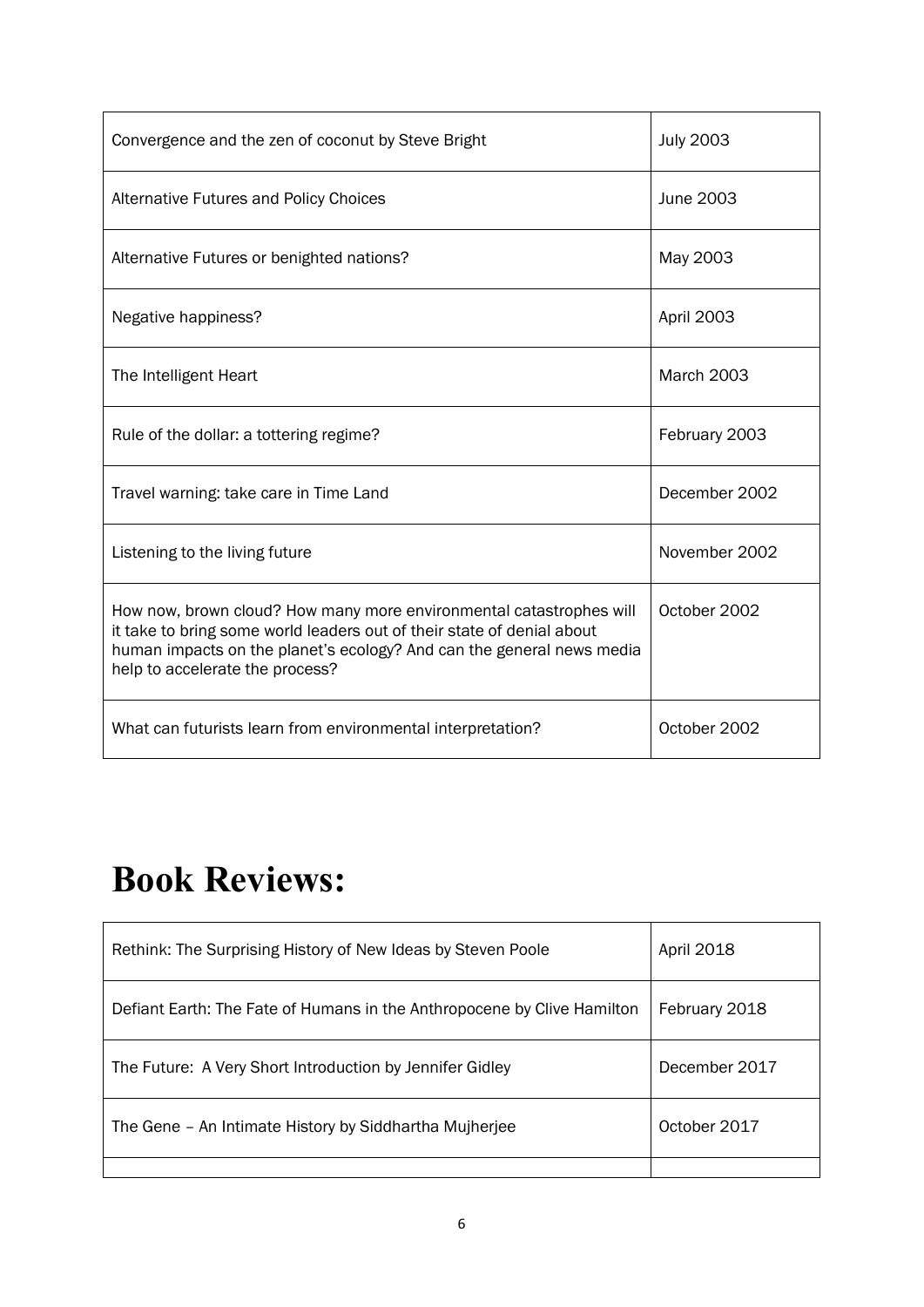| The Futurist - A Novel by James P Othmer and Normal - A Novel by<br><b>Warren Ellis</b>                                        | August 2017   |
|--------------------------------------------------------------------------------------------------------------------------------|---------------|
| Thinking Fast and Slow by Daniel Kahnemann and The Undoing Project by<br><b>Michael Lewis</b>                                  | June 2017     |
| The Systems View of Life - by Fritjof Capra and Pier Luigi Luisi                                                               | April 2017    |
| Throwing Rocks at the Google Bus - How growth became the enemy of<br>prosperity - by Douglas Rushkoff                          | February 2017 |
| Postcapitalism - A guide to our future, by Paul Mason                                                                          | December 2016 |
| Sapiens - A Brief History of Humankind, by Yuval Noah Harari                                                                   | October 2016  |
| The Democracy Project - A History. A Crisis. A Movement, by David<br>Graeber                                                   | August 2016   |
| The Zero Marginal Cost Society, by Jeremy Rifkin                                                                               | June 2016     |
| Antifragile - Things That Gain from Disorder - by Nassim Nicholas Taleb                                                        | April 2016    |
| Disrupted - Strategy for Exponential change - by Larry Quick and David<br>Platt                                                | February 2016 |
| Life on the Edge - The Coming of Age of Quantum Biology - by Jim Al-<br>Khalili and Johnjoe McFadden                           | December 2015 |
| The Future and Related Nonsense - by Antony Funnell                                                                            | October 2015  |
| The collapse of Western Civilization – a view from the future - by<br>Naomi Oreskes and Erik M. Conway                         | August 2015   |
| A History of the Future in 100 Objects, by Adrian Hon                                                                          | June 2015     |
| Money and Sustainability - the missing link - by Bernard Lietaer, Christian<br>Arnsperger, Sally Goerner and Stefan Brunnhuber | April 2015    |
| The map and the territory 2.0 - by Alan Greenspan                                                                              | February 2015 |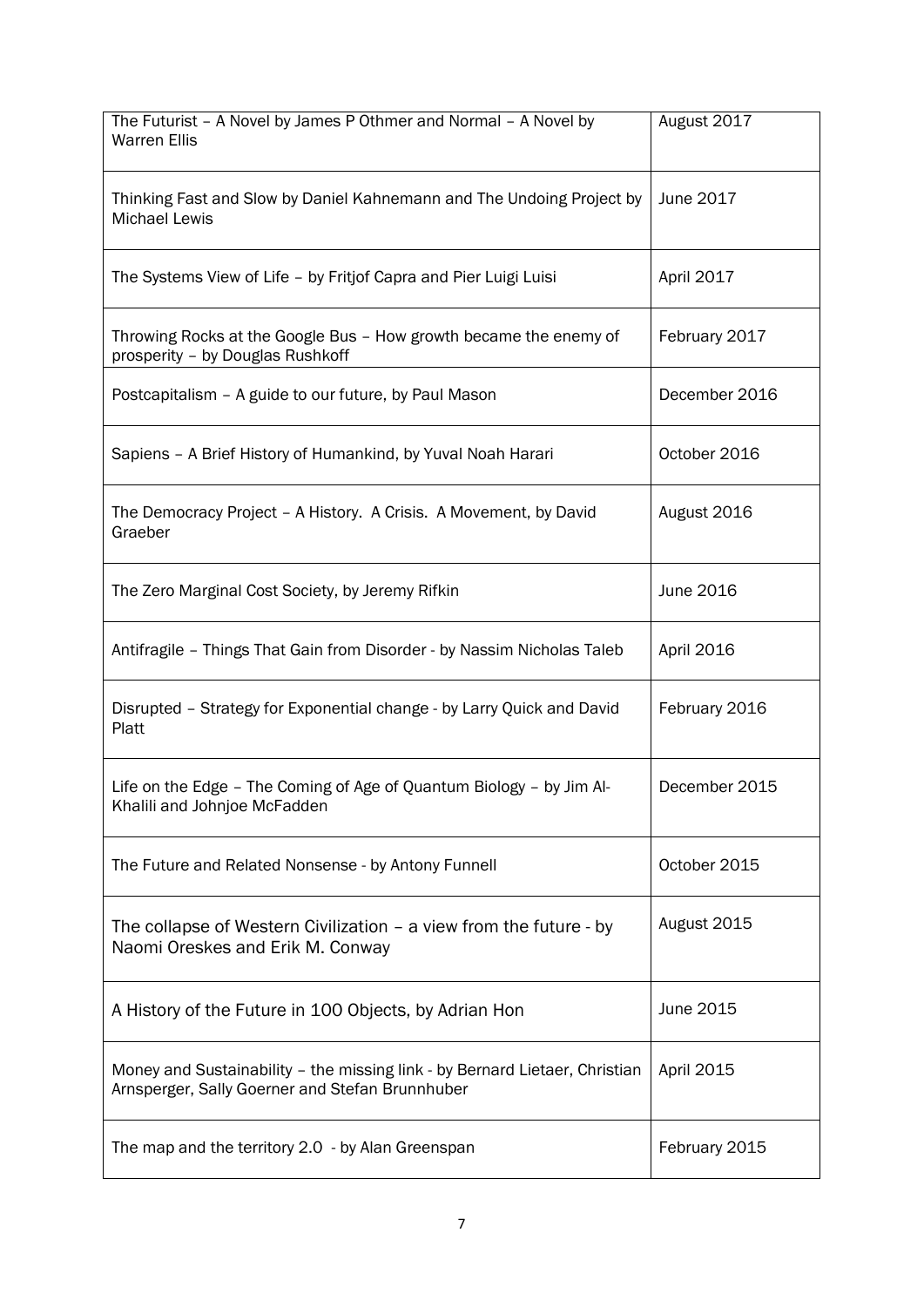| The Second Machine Age - by Erik Brynjofsson and Andrew McAfee - WW<br>Norton and Co, 2010                   | December 2014 |
|--------------------------------------------------------------------------------------------------------------|---------------|
| The Prediction Trap and how to avoid it by Randy Park - Aroynd<br>Publishing 2008                            | October 2014  |
| Wrong Why Experts Keep Failing Us- and How to Know When Not to Trust<br>Them by David Freedman               | August 2014   |
| Chronos: How Time Shapes Our Universe by Etienne Klein, translated by<br><b>Glenn Burney</b>                 | June 2014     |
| The Future by Al Gore -                                                                                      | April 2014    |
| The Engine of Complexity - Evolution as Computation by John E. Mayfield                                      | February 2014 |
| Against the Gods: The remarkable story of risk by Peter L. Bernstein                                         | December 2013 |
| The Norm Chronicles: Stories and numbers about danger by Michael<br><b>Blastland and David Speigelhalter</b> | December 2013 |
| "Building in Research and Evaluation - Human inquiry for living<br>Systems", by Yoland Wadsworth             | October 2013  |
| Energy in Nature and Society: General Energetics of Complex Systems by<br>Vaclav Smil                        | April 2008    |
| Knowing tomorrow? How science deals with the future Edited by Patrick<br>van der Duin                        | March 2008    |
| Futures Beyond Dystopia by Richard Slaughter                                                                 | February 2004 |
| Growth Fetish by Clive Hamilton                                                                              | June 2003     |
| The Myth of Nine to Five by Ted Scott and Phil Harker                                                        | October 2002  |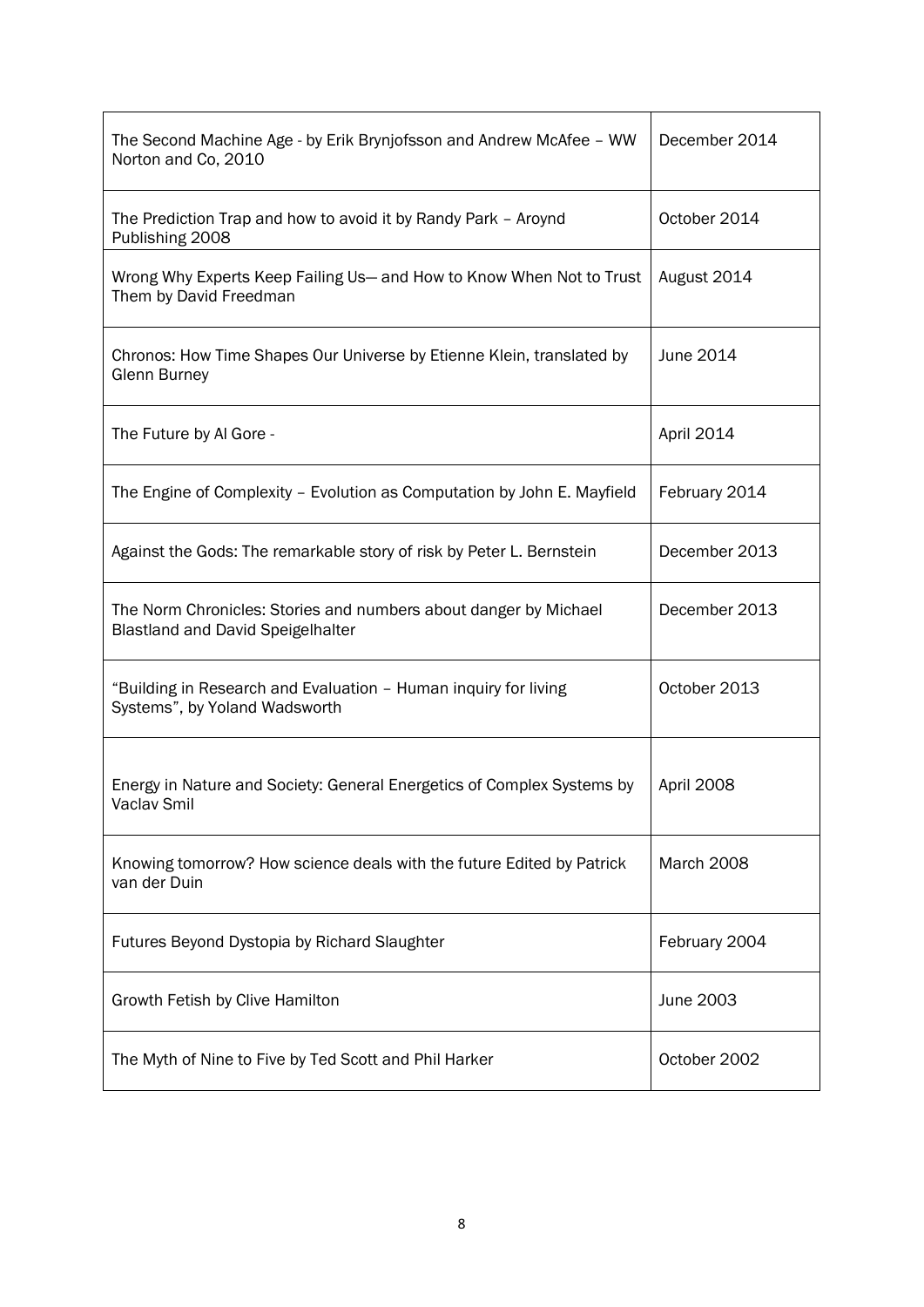# **Futurists in Action:**

| How can we predict plausible futures? The three power vectors of the<br>futures triangle explained by Tuomo Kuosa | April 2018    |
|-------------------------------------------------------------------------------------------------------------------|---------------|
| Professional futurists converge on Seattle to pick up hints about what lies<br>ahead by Alan Boyle                | February 2018 |
| 8 things leaders should know about strategic foresight by John Mahaffie                                           | December 2017 |
| What is a futurist? by Rohit Talwar                                                                               | October 2017  |
| How to use a futurist by Liz Alexander                                                                            | August 2017   |
| City Futures by Shermon Cruz                                                                                      | June 2017     |
| Our Future Selves - by Sohail Inayatullah                                                                         | April 2017    |
| From the Gold Coast to Geelong - How cities are shaping their futures by<br>Colin Russo                           | February 2017 |
| Hobsons Bay community vision August 2016 by Paul Higgins                                                          | February 2017 |
| Women of Foresight: Changes in Education for Future Student<br>Success, by Dr Liz Alexander                       | December 2016 |
| Four scenarios for the future of work, by The Copenhagen Institute for Future   October 2016<br><b>Studies</b>    |               |
| World Future Society 50th Anniversary Conference                                                                  | August 2016   |
| Hawaii - Headquarters of the future, by Laverne Leong                                                             | June 2016     |
| Q&A with a futurist - Dr Joe Voros                                                                                | April 2016    |
| Introducing Strategic Foresight to HR practitioners                                                               | February 2016 |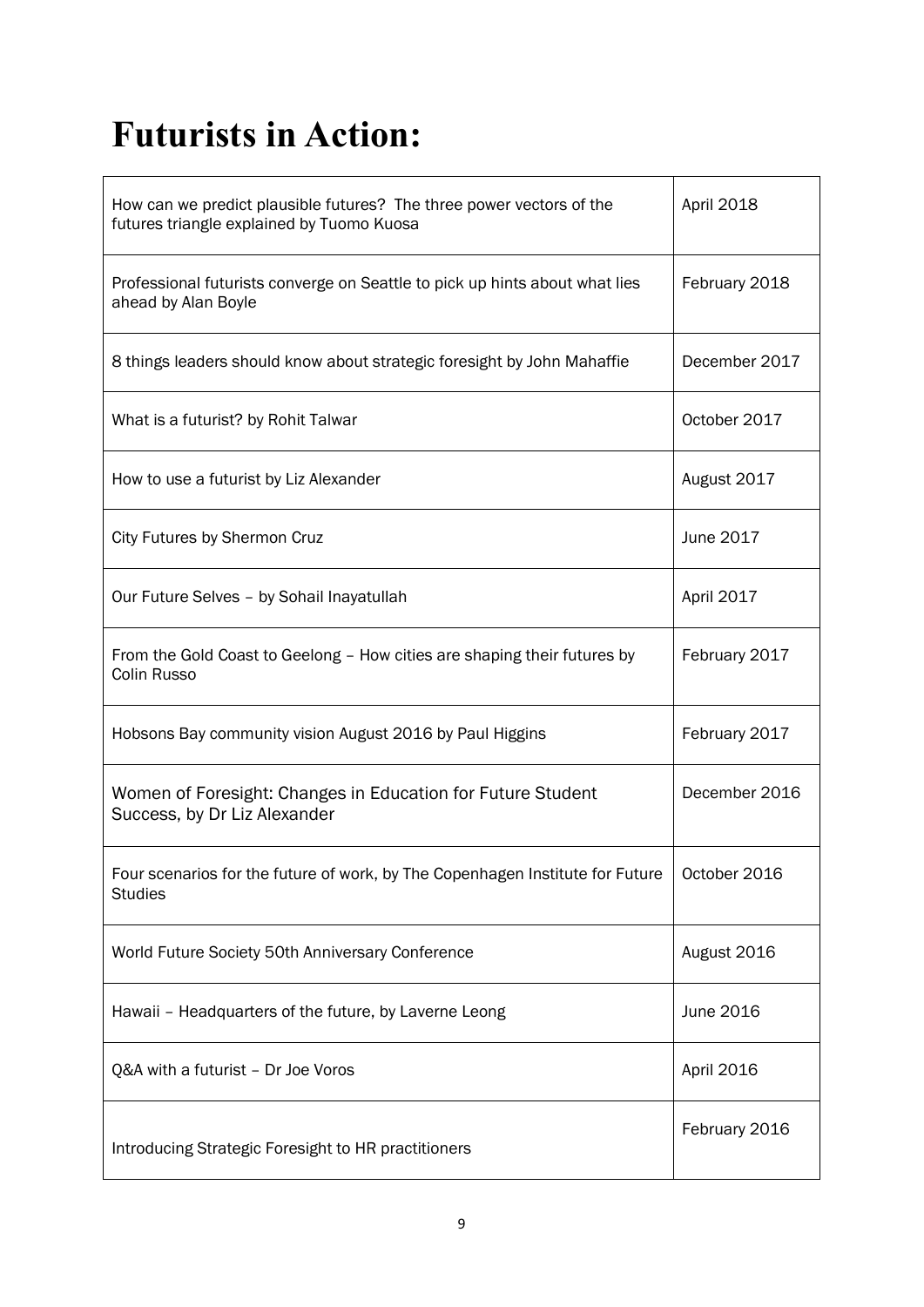| Imagining the future - Changing the world one day at a time                                                                                               | December 2015 |
|-----------------------------------------------------------------------------------------------------------------------------------------------------------|---------------|
| Merger of two non-profit organisations                                                                                                                    | October 2015  |
| Report on the 2015 annual conference of the World Future Society                                                                                          | August 2015   |
| Four South East Queensland City Futures Initiatives                                                                                                       | June 2015     |
| <b>Facilitating an Industry Conference</b>                                                                                                                | April 2015    |
| The future of jobs and employment - for girls                                                                                                             | February 2015 |
| Employment opportunities for people with disabilities                                                                                                     | December 2014 |
| Strategic Planning within a local Community Association                                                                                                   | October 2014  |
| Report on the annual conference of the World Future Society                                                                                               | August 2014   |
| The introduction of a new performance management scheme                                                                                                   | June 2014     |
| Knox in 2030: Engaging the community in the future                                                                                                        | April 2014    |
| Welcome to the Open Futures Library - openfutures.net                                                                                                     | February 2014 |
| Developing a Local Government Community Plan                                                                                                              | December 2013 |
| <b>Facilitating a HEPPP Conference</b>                                                                                                                    | October 2013  |
| LiveFutures 2020 - A Sydney public futures event                                                                                                          | March 2008    |
| What is the future of futuring? - Futurists launch professional association                                                                               | February 2008 |
| Waldzell Meeting 2006: A Global Dialog for Inspiration - includes the stories<br>of nine young futurists                                                  | November 2006 |
| What's wrong with the official future? - An Australian futurist's chapter in a<br>forthcoming book reviews what we think about the future and what we are | May 2006      |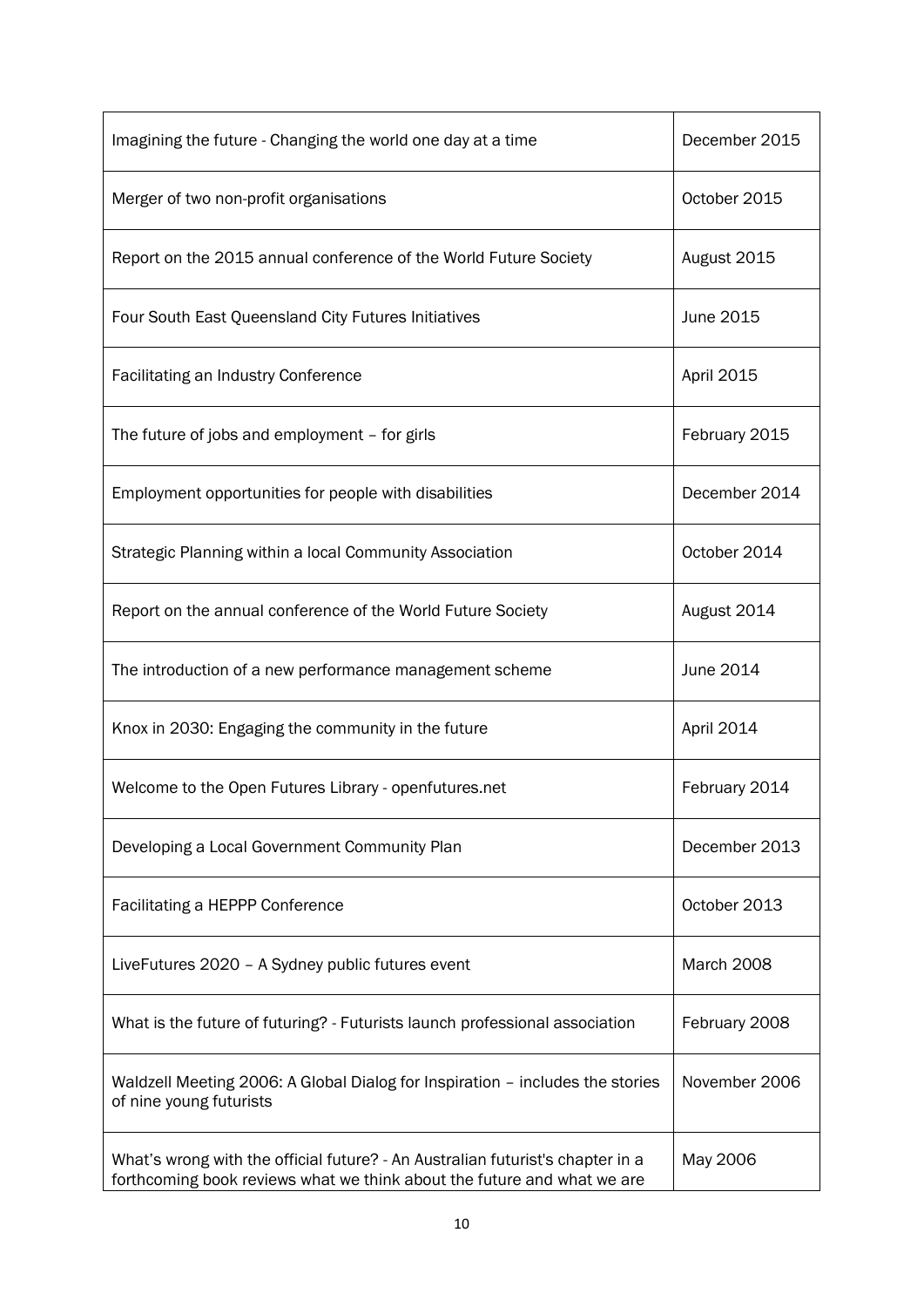| likely to do about it. Party as long as we can? Pray as long as we can? Or<br>challenge the official future and save the world?                                                                                                                                                                |                  |
|------------------------------------------------------------------------------------------------------------------------------------------------------------------------------------------------------------------------------------------------------------------------------------------------|------------------|
| BUSH MECHANICS: futuring the Australian way - "This functional structural<br>mismatch in education (action-less conception and concept-less action) has<br>emerged over the past 200 years" by Paul Wildman                                                                                    | September 2005   |
| Australia's future communities - by Sohail Inayatullah                                                                                                                                                                                                                                         | <b>July 2005</b> |
| Imagine Chicago                                                                                                                                                                                                                                                                                | <b>July 2005</b> |
| WHATEVER NEXTFOR AUSTRALIA? - a report on the future summit                                                                                                                                                                                                                                    | May 2005         |
| THE CREATIVE COAST? Community visioning in Gosford                                                                                                                                                                                                                                             | May 2005         |
| The Typhoon Summit - (on the unpredictability of the future) by Tim<br>Longhurst                                                                                                                                                                                                               | September 2004   |
| Grain growers create a shared future                                                                                                                                                                                                                                                           | August 2004      |
| Australia joins global lookout study - becomes node of the Millennium<br>Project                                                                                                                                                                                                               | June 2004        |
| DRILLING THE FUTURE: Causal Layered Analysis by Sohail Inayatullah                                                                                                                                                                                                                             | May 2004         |
| Integration: the new wave for futures by Richard Slaughter                                                                                                                                                                                                                                     | March 2004       |
| The bank that's Making a Difference by Jan Lee Martin                                                                                                                                                                                                                                          | October 2003     |
| Questioning the future - Futures Studies, Action Learning and Organizational<br>Transformation                                                                                                                                                                                                 | August 2003      |
| From corporate communication to culture therapy? - by Dr David Moore                                                                                                                                                                                                                           | February 2003    |
| Learning other ways of knowing - A practical approach to the task of turning<br>Queensland into the SmartState was one tangible outcome of an innovative<br>Futures Foundation workshop held in Brisbane under the leadership of<br>Professor Sohail Inayatullah. This report from Colin Russo | November 2002    |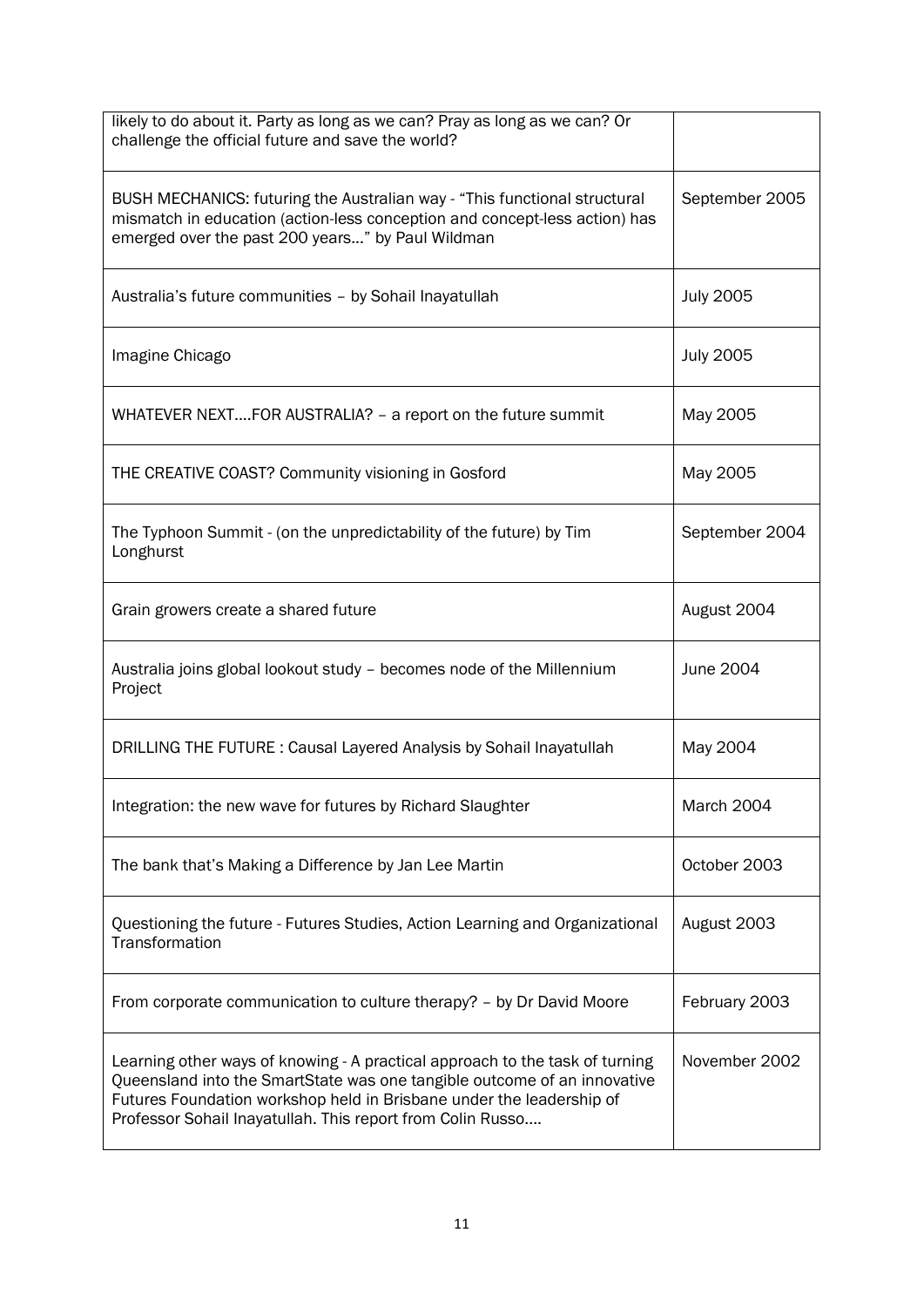# **Signals in the Noise:**

| Twelve critical skills for the future by Thomas Frey                                | April 2018    |
|-------------------------------------------------------------------------------------|---------------|
| 7 great products innovations developed by studying nature by Logan<br>Chierotti     | February 2018 |
| 10 body modifications you can expect in the next decade by Elise Bohan              | December 2017 |
| 60 Future Crimes that Don't Exist Today by Thomas Frey                              | October 2017  |
| 10 Human Body Modifications You can Expect in the Next Decade by<br>Elise Bohan     | August 2017   |
| 10 Breakthrough Technologies 2017                                                   | June 2017     |
| Amplify You - Technology for People - produced by Accenture                         | April 2017    |
| 15 of the 50 big ideas for 2017 - what to watch in the year ahead                   | February 2017 |
| Ethicist cites five considerations for a transforming society, by<br>Madeleine Bell | December 2016 |
| The 49 best free websites and apps to learn something new                           | October 2016  |
| How Blockchain Technology Could Change The World, by Bernard Marr                   | August 2016   |
| These seven emerging technologies will change the world forever                     | June 2016     |
| The 10 skills you need to thrive in the Fourth Industrial Revolution                | April 2016    |
| The 40 most exciting innovations of the year                                        | February 2016 |
| Top 10 Strategic Technology Trends For 2016                                         | December 2015 |
|                                                                                     |               |